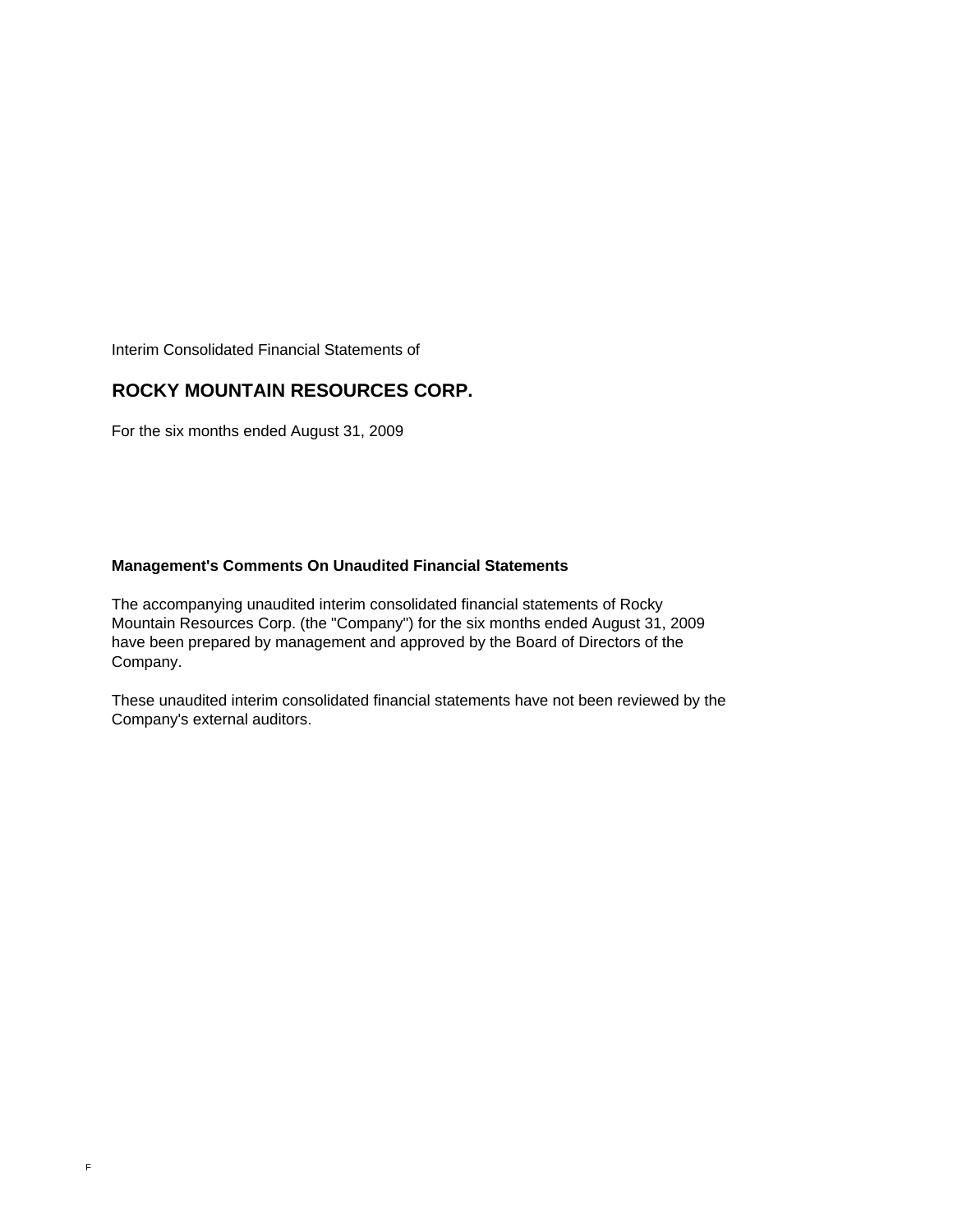# Rocky Mountain Resources Corp.

# Interim Consolidated Balance Sheets

*(Unaudited - Prepared by Management)*

|                                          | August 31<br>2009 | February 29<br>2009 |
|------------------------------------------|-------------------|---------------------|
| <b>ASSETS</b>                            |                   |                     |
| Current assets:                          |                   |                     |
| Cash                                     | \$<br>64,695      | 231,532             |
| Amounts receivable                       | 9,872             | 9,420               |
| Prepaid expenses                         | 3,848             | 6,746               |
|                                          | 78,415            | 247,698             |
| Equipment (Note 3)                       | 39,314            | 55,674              |
| <b>Reclamation bond</b>                  | 46,118            | 53,060              |
| Mineral properties (Note 4)              | 838,210           | 757,025             |
|                                          | \$1,002,057       | 1,113,457           |
| LIABILITIES AND SHAREHOLDERS' EQUITY     |                   |                     |
| <b>Current liabilities:</b>              |                   |                     |
| Accounts payable and accrued liabilities | \$<br>32,285      | 219,529             |
| Loans payable (Note 6)                   | 75,051            |                     |
|                                          | 107,336           | 219,529             |
| Shareholders' equity:                    |                   |                     |
| Share capital (Note 5)                   | 4,995,974         | 4,416,820           |
| Subscriptions received                   |                   | 240,000             |
| Contributed surplus                      | 489,268           | 436,273             |
| Deficit                                  | (4,590,521)       | (4, 199, 165)       |
|                                          | 894,721           | 893,928             |
|                                          | \$1,002,057       | 1,113,457           |

See accompanying notes to consolidated financial statements.

Approved on behalf of the Board:

**Signed: "Brian J. McAlister"** Director

Signed: "Brian E. Bayley" **Director**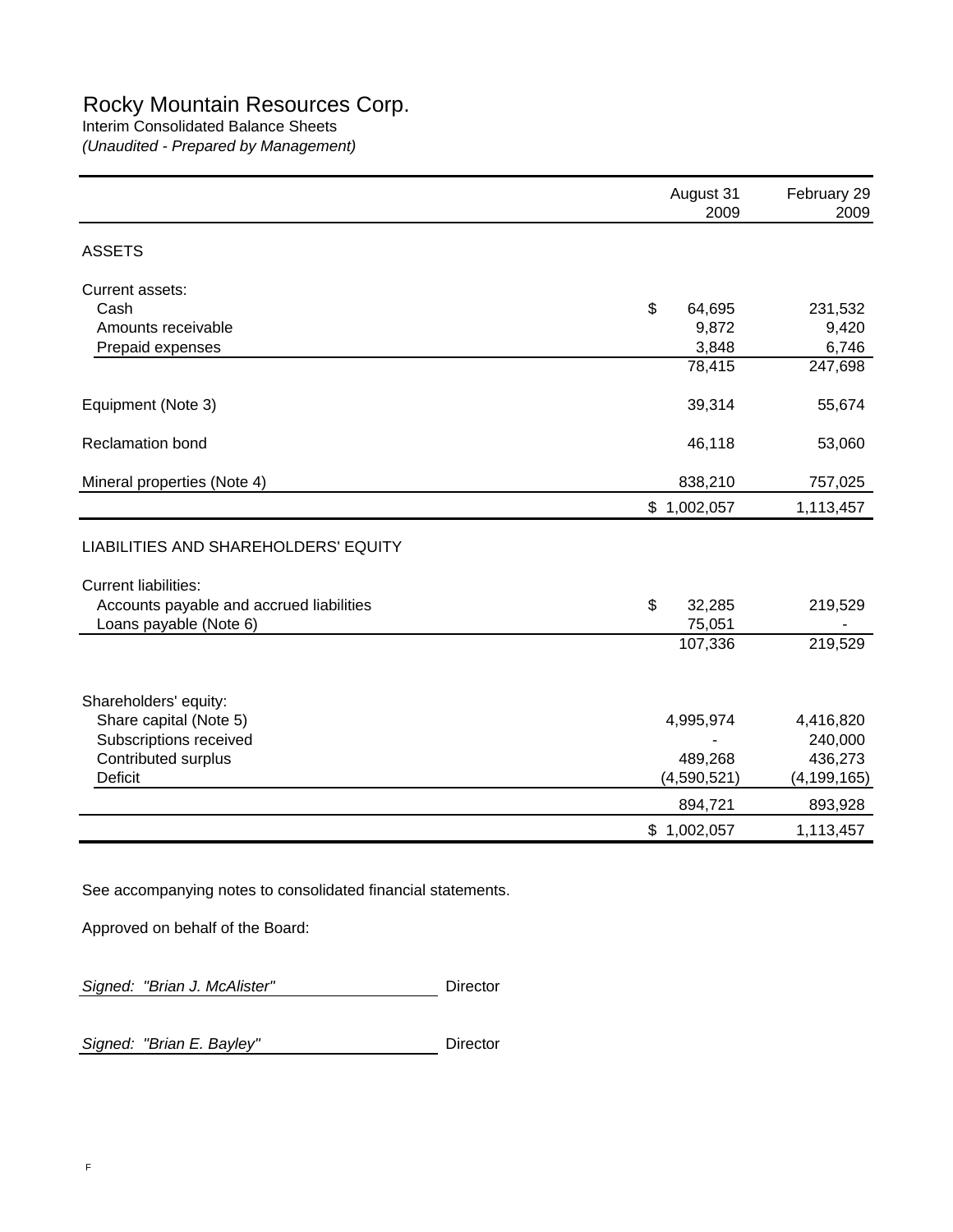# Rocky Mountain Resources Corp.

Interim Consolidated Statements of Loss and Deficit

*(Unaudited - Prepared by Management)*

|                                                | Three months ended<br>August 31 |            |            | Six months ended<br>August 31 |            |
|------------------------------------------------|---------------------------------|------------|------------|-------------------------------|------------|
|                                                |                                 | 2009       | 2008       | 2009                          | 2008       |
| Mineral property expenditures (Note 4(b))      | \$                              | 29,686     | 277,026    | 61,415                        | 515,060    |
| Expenses:                                      |                                 |            |            |                               |            |
| Audit and legal                                |                                 | 798        | 16,162     | 15,331                        | 49,033     |
| Consulting                                     |                                 |            | 4,653      |                               | 7,267      |
| Depreciation                                   |                                 | 5,080      | 2,861      | 10,225                        | 3,862      |
| Investor relations                             |                                 | 750        | 20,745     | 750                           | 20,745     |
| Office and sundry                              |                                 | 5,352      | 9,953      | 11,824                        | 21,307     |
| Office facilities and administrative services  |                                 | 19,478     | 15,846     | 39,103                        | 28,901     |
| Salaries and benefits                          |                                 | 62,137     | 69,407     | 159,489                       | 213,520    |
| Shareholder information                        |                                 | 793        | 1,718      | 2,060                         | 3,750      |
| Stock-based compensation                       |                                 | 29,238     | 35,023     | 52,995                        | 64,023     |
| Transfer agent, listing and filing fees        |                                 | 5,026      | 3,988      | 11,525                        | 15,515     |
| Travel                                         |                                 | 8,504      | 8,978      | 12,912                        | 35,272     |
|                                                |                                 | 137,156    | 189,334    | 316,214                       | 463,195    |
| Other (income) expenses:                       |                                 |            |            |                               |            |
| Interest income                                |                                 | (136)      | (7,603)    | (269)                         | (20, 394)  |
| Foreign exchange                               |                                 | (2, 106)   | (43,581)   | 9,195                         | (56, 018)  |
| Property review costs                          |                                 |            | 4,915      | 700                           | 6,092      |
| Loss on sale of equipment                      |                                 | 4,101      |            | 4,101                         |            |
| Mineral properties abandoned                   |                                 |            | 64,467     |                               | 64,467     |
|                                                |                                 | 1,859      | 18,198     | 13,727                        | (5,853)    |
| Net loss and comprehensive loss for the period |                                 | 168,701    | 484,558    | 391,356                       | 972,402    |
| Deficit, beginning of period                   |                                 | 4,421,820  | 2,392,931  | 4,199,165                     | 1,905,087  |
| Deficit, end of period                         | \$                              | 4,590,521  | 2,877,489  | 4,590,521                     | 2,877,489  |
|                                                |                                 |            |            |                               |            |
| Basic and diluted loss per share               | \$                              | 0.01       | 0.03       | 0.02                          | 0.07       |
| Weighted average number of                     |                                 |            |            |                               |            |
| common shares outstanding                      |                                 | 16,738,816 | 14,565,936 | 16,360,813                    | 14,557,943 |

See accompanying notes to consolidated financial statements.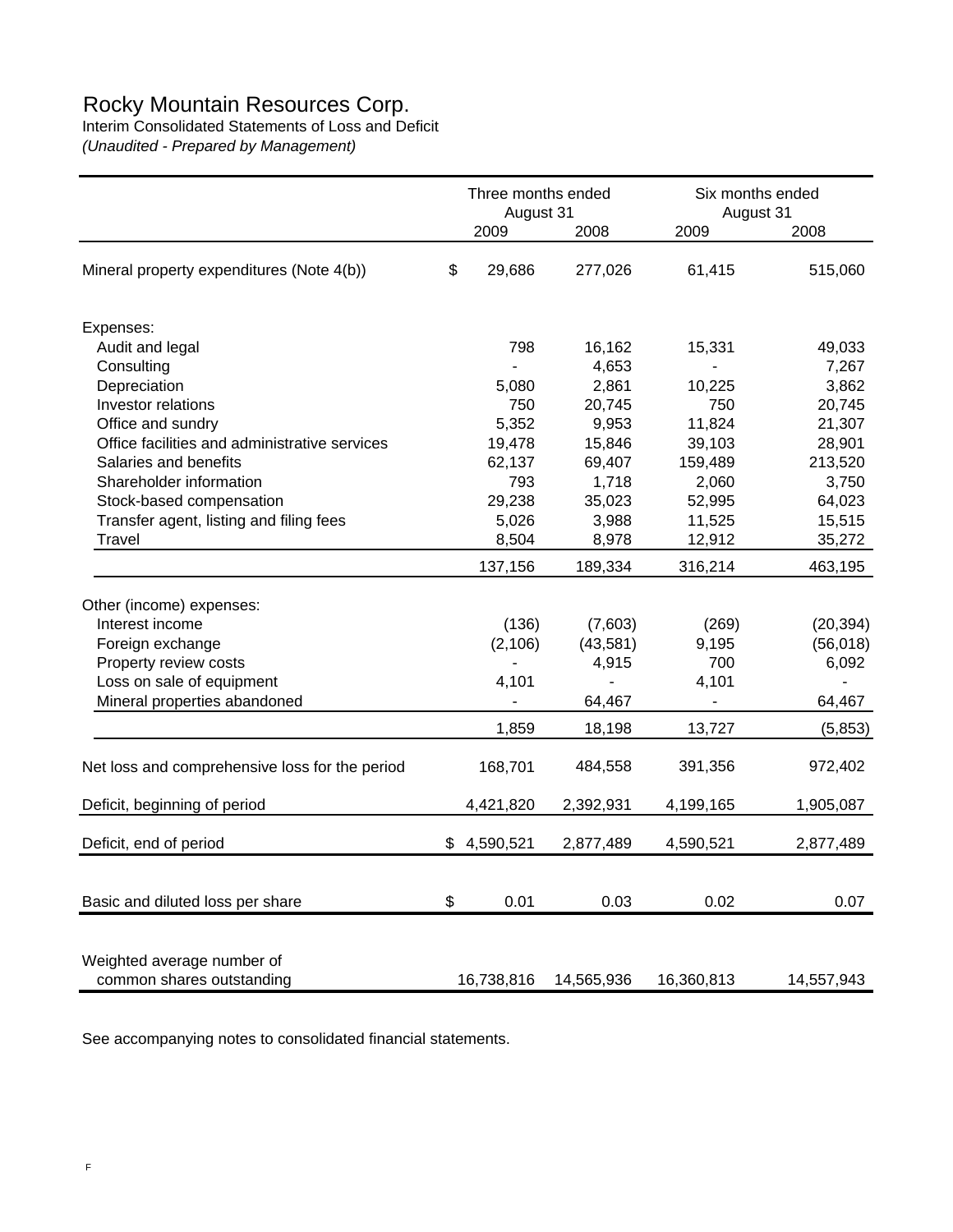# Rocky Mountain Resources Corp.

## Interim Consolidated Statements of Cash Flow

*(Unaudited - Prepared by Management)*

|                                                                                                                  | Three months ended<br>August 31 |                   | Six months ended<br>August 31 |                    |
|------------------------------------------------------------------------------------------------------------------|---------------------------------|-------------------|-------------------------------|--------------------|
|                                                                                                                  | 2009                            | 2008              | 2009                          | 2008               |
| Cash provided by (used for):<br>Operating activities:                                                            |                                 |                   |                               |                    |
| Loss for the period<br>Items not involving cash                                                                  | \$<br>(168, 701)                | (484, 558)        | (391, 356)                    | (972, 402)         |
| Depreciation<br>Loan interest accrued                                                                            | 5,080<br>51                     | 2,861             | 10,225<br>51                  | 3,862              |
| Mineral properties abandoned                                                                                     |                                 | 64,467            |                               | 64,467             |
| Stock-based compensation<br>Loss on sale of equipment<br>Changes in non-cash working capital balances:           | 29,238<br>4,101                 | 35,023            | 52,995<br>4,101               | 64,023             |
| Amounts receivable<br>Prepaid expenses                                                                           | 6,297<br>(12)                   | 2,701<br>(1, 913) | 3,063<br>2,898                | 19,509<br>(8, 365) |
| Accounts payable and accrued liabilities                                                                         | (16, 674)                       | (84, 712)         | (191, 814)                    | 72,774             |
|                                                                                                                  | (140, 620)                      | (466, 131)        | (509, 837)                    | (756, 132)         |
| Investing activities:                                                                                            |                                 |                   |                               |                    |
| <b>Reclamation bonds</b>                                                                                         | (590)                           | (32,668)          | 6,942                         | (32, 769)          |
| Purchase of equipment                                                                                            | (2, 977)                        | (30, 711)         | (2, 977)                      | (39, 725)          |
| Sale of equipment                                                                                                | 1,443                           |                   | 1,444                         |                    |
| Mineral property expenditures                                                                                    |                                 |                   | (84, 702)                     |                    |
| Mineral property recovery of costs                                                                               |                                 | (257, 574)        | 3,517                         | (302, 645)         |
|                                                                                                                  | (2, 124)                        | (320, 953)        | (75, 776)                     | (375, 139)         |
| Financing activities:                                                                                            |                                 |                   |                               |                    |
| <b>Exercise of warrants</b>                                                                                      |                                 | 24,350            |                               | 24,350             |
| Loans payable                                                                                                    | 75,000                          |                   | 75,000                        |                    |
| Shares issued for cash, net of costs                                                                             | (10, 564)                       |                   | 343,776                       |                    |
|                                                                                                                  | 64,436                          | 24,350            | 418,776                       | 24,350             |
| Decrease in cash                                                                                                 | (78, 308)                       | (762, 734)        | (166, 837)                    | (1, 106, 921)      |
| Cash, beginning of period                                                                                        | 143,003                         | 1,870,913         | 231,532                       | 2,215,100          |
| Cash, end of period                                                                                              | \$<br>64,695                    | 1,108,179         | 64,695                        | 1,108,179          |
| Supplementary cash flow information:<br>Cash amount of payments received (made):                                 |                                 |                   |                               |                    |
| Interest received<br>Non-cash financing and investing activities:<br>Fair value of warrants transferred to share | \$<br>136                       | 7,603             | 269                           | 20,394             |
| capital from contributed surplus on exercise<br>of warrants                                                      |                                 | 8,347             |                               | 8,347              |

See accompanying notes to consolidated financial statements.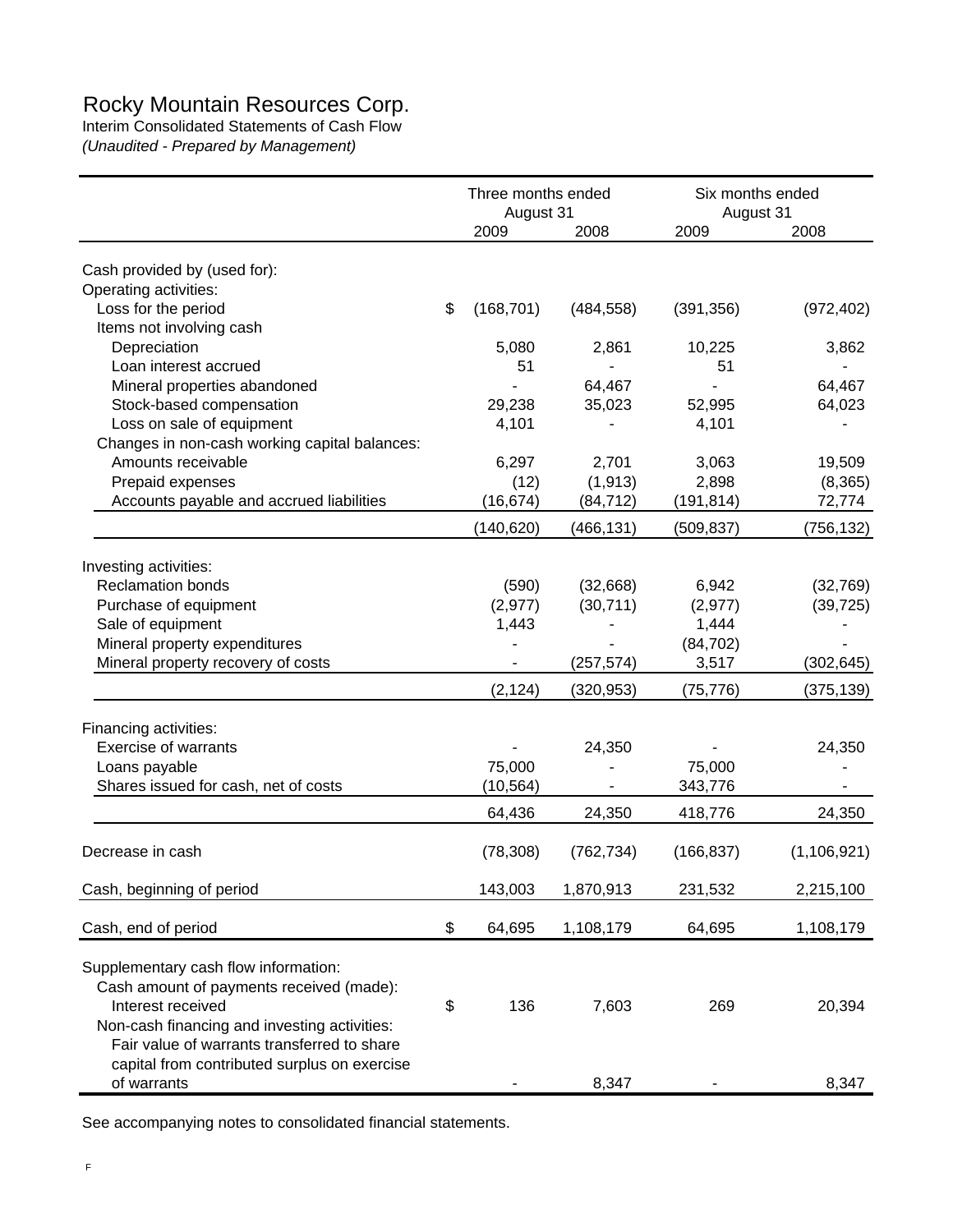l

1. Nature of operations and ability to continue as a going concern:

Rocky Mountain Resources Corp. is a public company whose shares trade on the TSX Venture Exchange ("TSX-V"). The Company is engaged principally in the acquisition, exploration and development of resource properties. The recovery of the Company's investment in resource properties and attainment of profitable operations is principally dependent upon financing being arranged by the Company to continue operations, explore and develop the resource properties and the discovery, development and sale of ore reserves. The outcome of these matters cannot presently be determined because they are contingent on future events.

These consolidated financial statements have been prepared in accordance with Canadian generally accepted accounting principles assuming the Company will continue on a goingconcern basis. The Company has incurred losses since inception and the ability of the Company to continue as a going-concern depends upon its ability to develop profitable operations and to continue to raise adequate financing. Management is actively targeting sources of additional financing which would assure continuation of the Company's operations and exploration programs. The Company is currently dependent upon loans from directors to meet its liabilities as they come due and to continue its operations.

There can be no assurance that the Company will be able to continue to raise funds in which case the Company may be unable to meet its obligations. Should the Company be unable to realize on its assets and discharge its liabilities in the normal course of business, the net realizable value of its assets may be materially less than the amounts recorded on the balance sheets. The financial statements do not include adjustments to amounts and classifications of assets and liabilities that might be necessary should the Company be unable to continue operations.

The current market conditions and volatility increase the uncertainty of the Company's ability to continue as a going concern given the need to both curtail expenditures and to raise additional funds. The Company is experiencing, and has experienced, negative operating cash flows. The Company will continue to search for new or alternate sources of financing but anticipates that the current market conditions may impact the ability to source such funds.

|                              | August 31,<br>2009 | February 29,<br>2009 |
|------------------------------|--------------------|----------------------|
| Working capital (deficiency) | (28, 921)          | 28,169               |
| Deficit                      | (4,590,521)        | (4, 199, 165)        |

#### 2. Basis of presentation:

These unaudited interim consolidated financial statements have been prepared in accordance with Canadian generally accepted accounting principles for interim financial statements. Accordingly, they do not include all of the information and footnotes required by generally accepted accounting principles for complete financial statements. In the opinion of management, the accompanying financial information reflects all adjustments, consisting primarily of normal and recurring adjustments considered necessary for fair presentation of the results for the interim period. Operating results for the six months ended August 31, 2009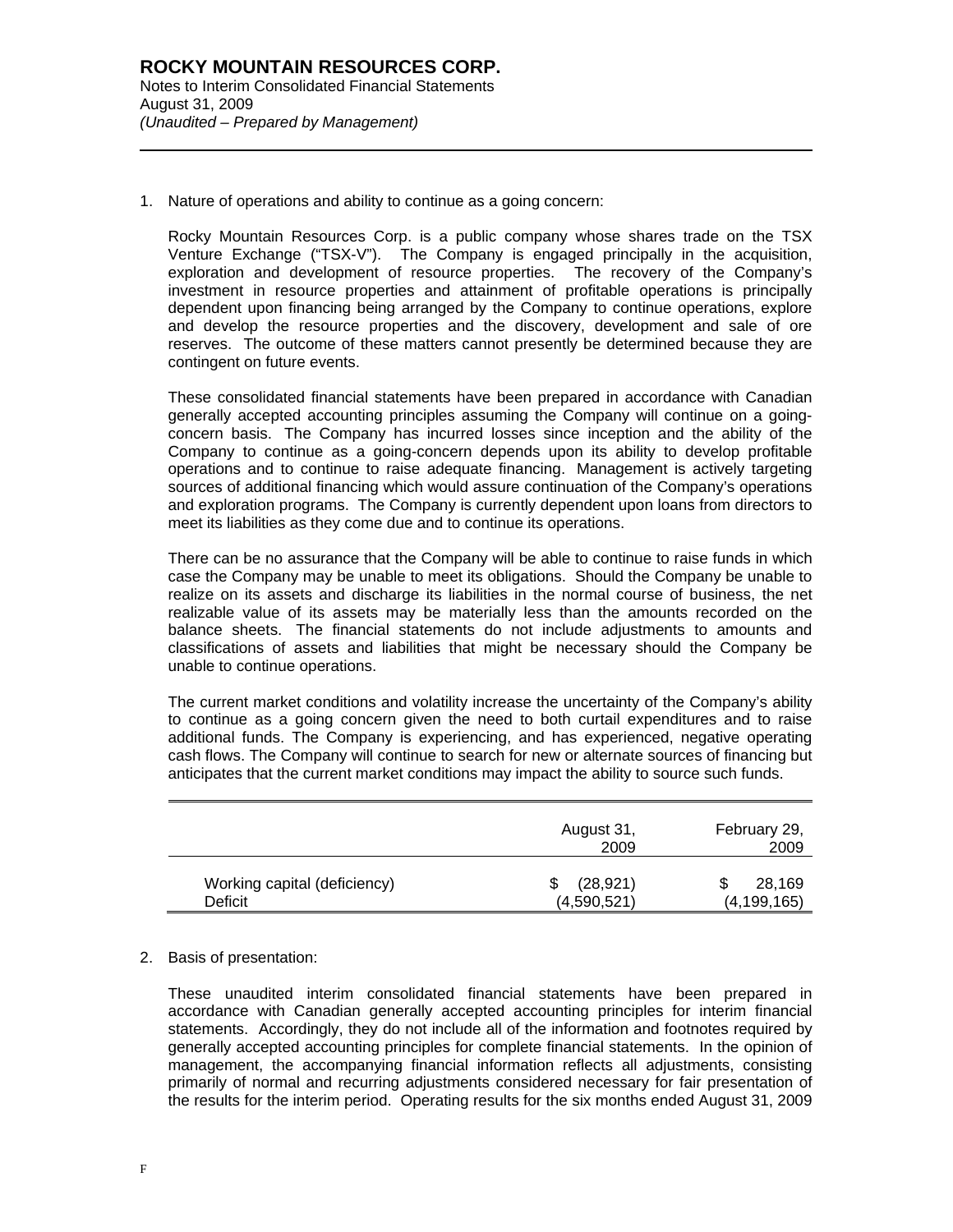are not necessarily indicative of the results that may be expected for the year ending February 28, 2010. These interim consolidated financial statements follow the same accounting policies as set out in Note 3 to the audited consolidated financial statements of the Company for the year ended February 29, 2009.

New Accounting Policies:

l

Adoption of New Accounting Pronouncements

CICA 3064 "Goodwill and intangible assets"

In February 2008, the CICA issued Handbook Section 3064, "Goodwill and Intangible Assets", which replaces Section 3062, "Goodwill and Intangible Assets", and Section 3450, "Research and Development Costs". Section 3064 establishes standards for the recognition, measurement and disclosure of goodwill and intangible assets. The Company does not hold any such assets at this time.

Future pronouncements

International financial reporting standards ("IFRS")

In February 2008, The Canadian Accounting Standards Board confirmed that convergence to International Financial Reporting Standards ("IFRS") will be required in Canada. The Company will be required to report using IFRS beginning March 1, 2011 for interim and annual financial statements with appropriate comparative data from the prior year. The Company has begun the process of evaluating the impact of the change to IFRS.

Business combinations, consolidated financial statements and non-controlling interest

In January 2009, the CICA issued CICA Handbook Section 1582, "Business Combinations", Section 1601, "Consolidations", and Section 1602, "Non-Controlling Interests". These sections replace the former Section 1581, "Business Combinations", and Section 1600, "Consolidated Financial Statements, and establish a new section for accounting for a noncontrolling interest in a subsidiary. Section 1582 establishes standards for the accounting for a business combination, and states that all assets and liabilities of an acquired business will be recorded at fair value. Obligations for contingent considerations and contingencies will also be recorded at fair value at the acquisition date. The standard also states that acquisition-related costs will be expensed as incurred and that restructuring charges will be expensed in the periods after the acquisition date. It provides the Canadian equivalent to IFRS 3, Business Combinations (January 2008). The section applies prospectively to business combinations for which the acquisition date is on or after the beginning of the first annual reporting period beginning on or after January 1, 2011.

Section 1601 establishes standards for the preparation of consolidated financial statements.

Section 1602 establishes standards for accounting for a non-controlling interest in a subsidiary in the preparation of consolidated financial statements subsequent to a business combination. It is equivalent to the corresponding provisions of IFRS International Accounting Standards ("IAS") 27, Consolidated and Separate Financial Statements (January 2008).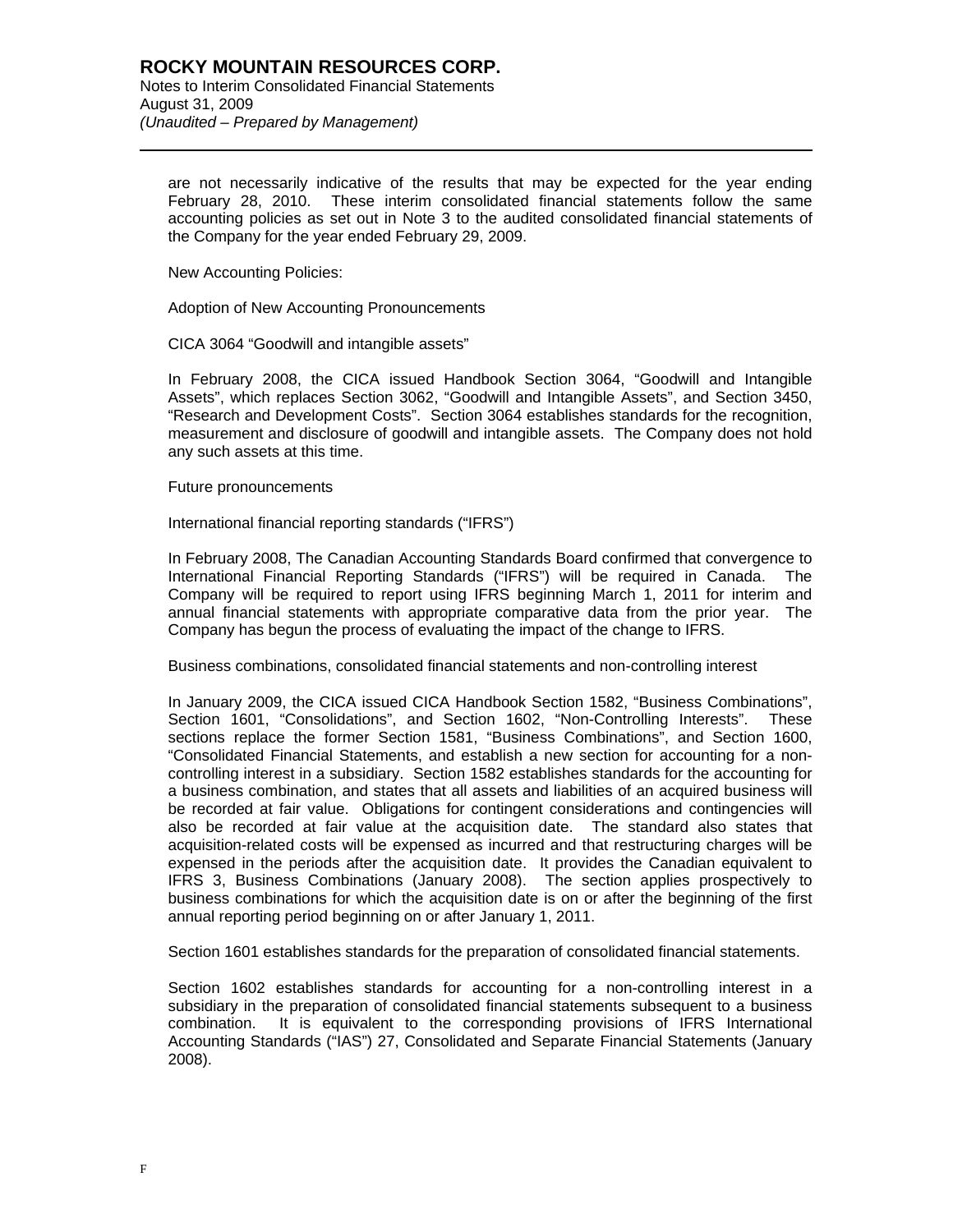Sections 1601 and 1602 apply to interim and annual consolidated financial statements relating to fiscal years beginning on or after January 1, 2011. Earlier adoption of these sections is permitted as of the beginning of a fiscal year. All three sections must be adopted concurrently. The Company is currently evaluating the impact of the adoption of these sections.

### 3. Equipment:

l

|                  | February 29,<br>2009 | Additions | <b>Disposals</b> | August 31,<br>2009 |
|------------------|----------------------|-----------|------------------|--------------------|
| Field equipment  |                      |           |                  |                    |
| Cost             | \$30,955             |           |                  | \$30,955           |
| Depreciation     | (7, 446)             | (3,876)   |                  | (11, 322)          |
| Office equipment |                      |           |                  |                    |
| Cost             | 45,771               | 2.977     | (19, 920)        | 28,828             |
| Depreciation     | (13,606)             | (6,349)   | 10,808           | (9, 147)           |
| Total            | \$55,674             | (7,248)   | (9,112)          | \$39,314           |

#### 4. Mineral properties:

(a) The summary of mineral property acquisition costs is as follows:

|                             | February 29, |           | Recovery  | August 31, |
|-----------------------------|--------------|-----------|-----------|------------|
|                             | 2009         | Additions | of costs  | 2009       |
| Gibellini, Nevada, USA      | \$495,799    | \$84,702  | ۰         | \$580,501  |
| Paris Foothills, Idaho, USA | \$257,709    |           |           | \$257,709  |
| Other Regional              | \$3,517      | ۰         | \$(3,517) |            |
| Total                       | \$757,025    | \$84,702  | \$(3,517) | \$838,210  |

During the three months ended August 31, 2009, the Company was obligated, but due to lack of funds, was unable to pay the following advance royalties on the Paris Hills Property:

- August 9, 2009 US\$85,000;
- August 12, 2009 US\$60,000

Default notices have been issued by the property owners obligating the Company to make the above payments totaling US\$145,000 by November 1, 2009. This payment deadline has been extended to December 1, 2009.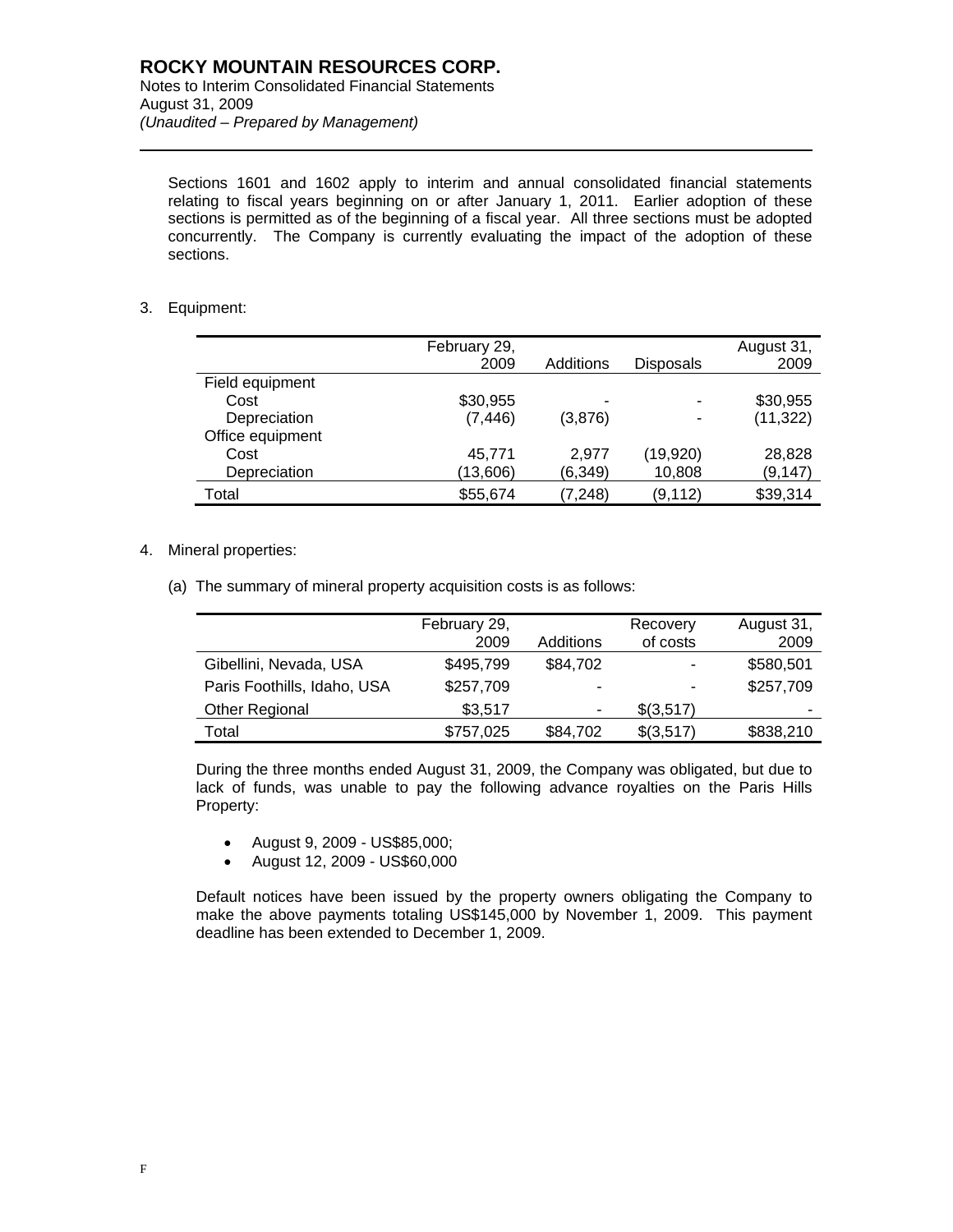l

(b) The details of exploration expenditures incurred and expensed on the Company's mineral properties during the six month period ended August 31, 2009 are as follows:

|                                  | Gibellini | Paris Foothills | Total  |
|----------------------------------|-----------|-----------------|--------|
| <b>Exploration expenditures:</b> |           |                 |        |
| Assays and analysis              | 789       |                 | 789    |
| Engineering and consulting       |           | 15,860          | 15,860 |
| Field office and supplies        | 15,073    | 7,332           | 22,405 |
| Property maintenance and taxes   | 13,102    |                 | 13,102 |
| Reproduction and drafting        |           | 551             | 551    |
| Travel and accommodation         | 1,776     | 6,932           | 8,708  |
|                                  | 30,740    | 30,675          | 61,415 |

The details of exploration expenditures incurred and expensed on the Company's mineral properties during the six month period ended August 31, 2008 are as follows:

|                                  |           |             | Paris            | Other    |         |
|----------------------------------|-----------|-------------|------------------|----------|---------|
|                                  | Gibellini | Goodsprings | <b>Foothills</b> | Regional | Total   |
|                                  | \$        | Ж           | \$               | Ж        | S       |
| <b>Exploration expenditures:</b> |           |             |                  |          |         |
| Assays and analysis              | 16,421    | 6,403       |                  |          | 22,824  |
| Drilling                         | 121,207   |             |                  |          | 121,207 |
| Engineering and consulting       | 33,917    | 10,240      | 50,925           |          | 95,082  |
| Equipment rental                 | 9,867     | 3,221       | 3,217            |          | 16,305  |
| Field office and supplies        | 6,743     | 388         | 3,786            |          | 10,917  |
| Insurance                        | 5,070     |             | 5,070            |          | 10,140  |
| Metallurgy                       | 34,204    |             |                  |          | 34,204  |
| Property maintenance and         |           |             |                  |          |         |
| taxes                            | 20,093    | 1,798       | 6,540            | 392      | 28,823  |
| Reclamation                      | 16,157    |             |                  |          | 16,157  |
| Reproduction and drafting        | 5,732     |             | 696              |          | 6,428   |
| Scoping study                    | 114,662   |             |                  |          | 114,662 |
| Travel and accommodation         | 12,910    | 1,941       | 21,569           | 1,891    | 38,311  |
|                                  | 396,983   | 23,991      | 91,803           | 2,283    | 515.060 |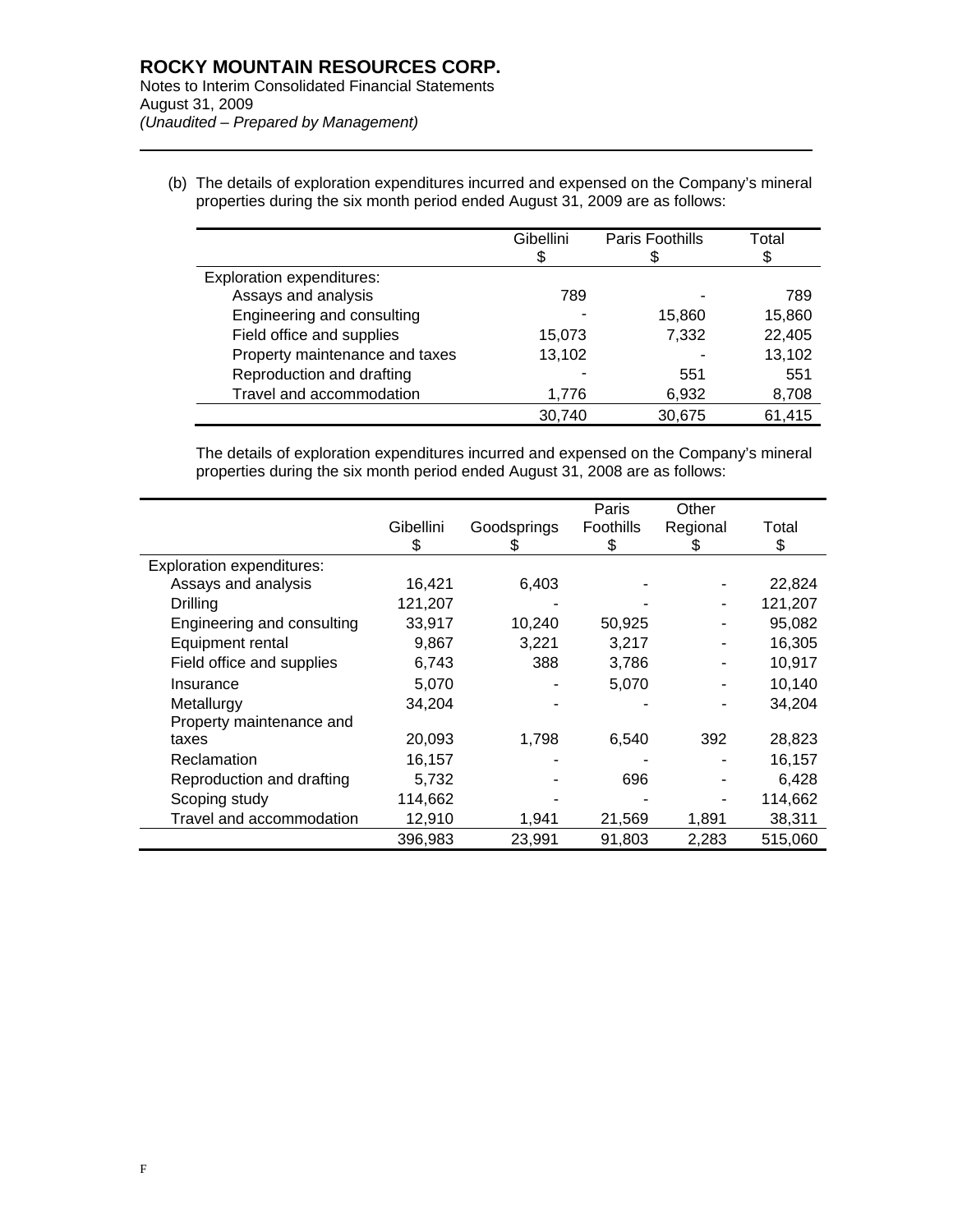### 5. Share capital:

l

#### (a) Authorized:

Unlimited number of common shares without par value.

(b) Issued:

|                                                                                      | Number of<br><b>Shares</b> | <b>Stated Amount</b>                |
|--------------------------------------------------------------------------------------|----------------------------|-------------------------------------|
| Balance, February 29, 2009<br>Issued on private placement<br>Less: share issue costs | 14,693,150<br>2.045.666    | \$4,416,820<br>613,700<br>(34, 546) |
| Balance, August 31, 2009                                                             | 16,738,816                 | \$4,995,974                         |

### (c) Share purchase options:

The continuity of share purchase options is as follows:

| <b>Expiry Date</b>                                         | Exercise<br>price          | Balance,<br>February 28,<br>2009 | Granted | Exercised/<br>Cancelled | Balance,<br>August 31,<br>2009 |
|------------------------------------------------------------|----------------------------|----------------------------------|---------|-------------------------|--------------------------------|
| February 12, 2013<br>October 16, 2013<br>December 17, 2013 | \$1.30<br>\$1.00<br>\$0.40 | 690,000<br>100,000<br>25,000     |         | (100,000)               | 690,000<br>25,000              |
|                                                            |                            | 815,000                          |         | (100,000)               | 715,000                        |
| Stock options exercisable                                  |                            |                                  |         |                         | 425,000                        |
| Weighted average exercise price                            |                            | \$1.24                           |         | \$1.00                  | \$1.27                         |

On February 12, 2008, the Company granted 690,000 options exercisable on or before February 12, 2013 at a price of \$1.30 per share. Of these options, 650,000 were subject to vesting provisions: 40% vesting on the grant date and 20% vesting on each anniversary for three years from the date of grant. The Company recorded an associated stock-based compensation expense of \$29,239 during the current period.

On October 16, 2008, the Company granted 100,000 options exercisable on or before October 16, 2013 at a price of \$1.00 per share. These options were subject to vesting provisions: 40% vesting on the grant date and 20% vesting on each anniversary for three years from the date of grant. On April 15, 2009, the Company cancelled 60,000 options and reversed \$5,482 of stock-based compensation expense during the current quarter.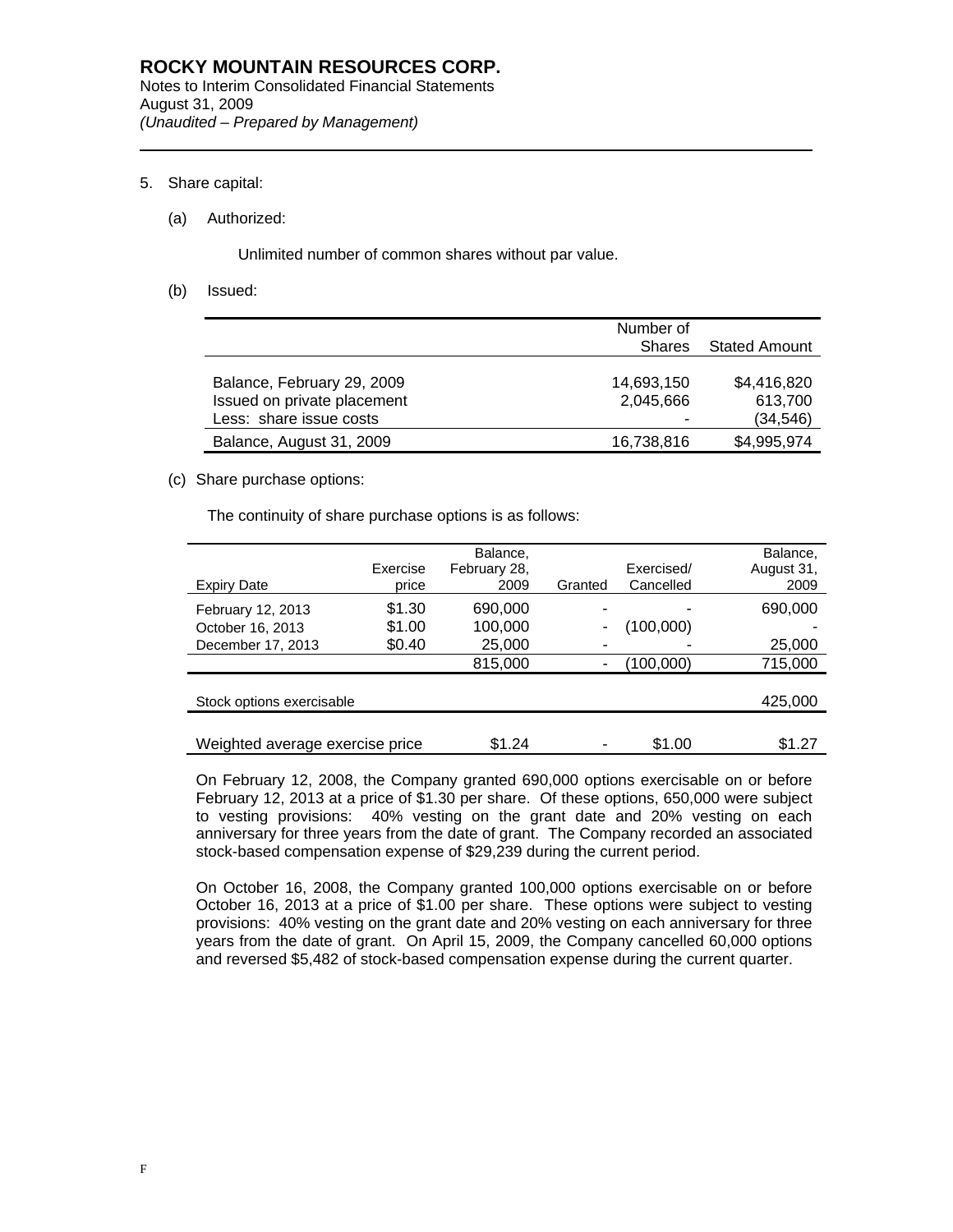### (d) Share purchase warrants:

l

Warrants outstanding at August 31, 2009 are as follows:

| <b>Expiry Date</b>                 | Exercise<br>price | Balance,<br>February 29,<br>2008 | Granted   | Exercised | Balance,<br>August 31,<br>2009 |
|------------------------------------|-------------------|----------------------------------|-----------|-----------|--------------------------------|
| October 3, 2010                    | \$0.40            |                                  | 2,045,666 | ۰         | 2,045,666                      |
| Weighted average<br>exercise price |                   | $\overline{\phantom{a}}$         | \$0.40    | ٠         | \$0.40                         |

#### (e) Contributed surplus:

The continuity of contributed surplus is as follows:

|                             |                | Number of |           | Amounts  |           |  |  |
|-----------------------------|----------------|-----------|-----------|----------|-----------|--|--|
|                             | Options        | Warrants  | Options   | Warrants | Total     |  |  |
| Balance, February 29, 2009  | 815,000        |           | \$432,554 | \$3,719  | \$436,273 |  |  |
| Granted during the period   | $\blacksquare$ | 2.045.666 |           | -        |           |  |  |
| Amortized during the period |                |           | 58.477    |          | 58.477    |  |  |
| Cancelled during the period | (100,000)      |           | (5, 482)  |          | (5, 482)  |  |  |
| Balance, August 31, 2009    | 715.000        | 2,045,666 | \$485,549 | 3.719    | \$489,268 |  |  |

#### 6. Related party transactions:

Related party transactions not otherwise disclosed on these financial statements consist of:

- (a) Office facilities and administrative services of \$24,000 and consulting fees of \$2,500 related to a private placement, to a company with a director and two officers in common;
- (b) Accounts payable to a company with a director and two officers in common of \$8,481.
- (c) Loans payable due to three directors, bear interest at 5% per annum, are unsecured and payable on demand.

The above transactions were in the normal course of business and were measured at the exchange amount which is the amount agreed to by the related parties.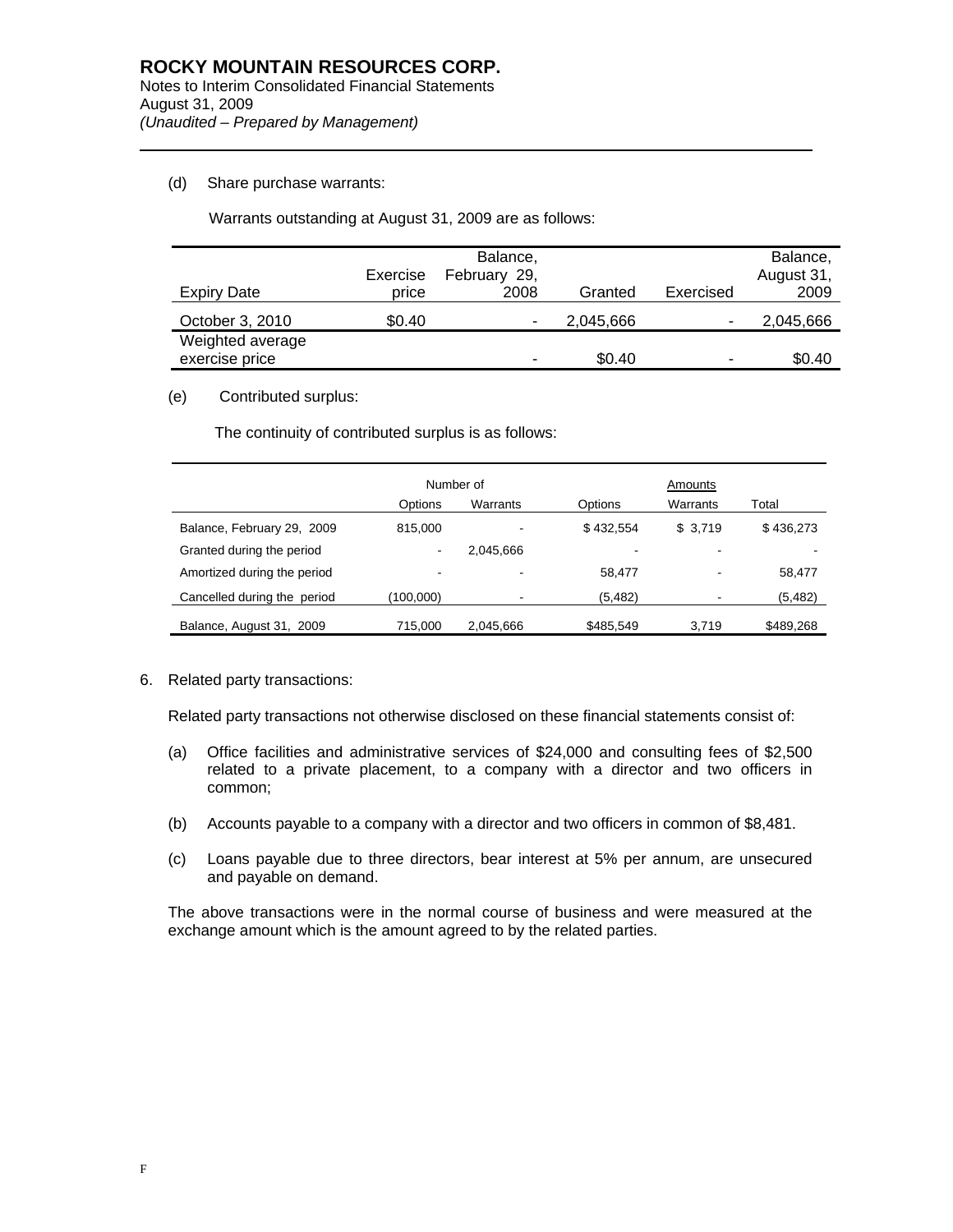#### 7. Segment disclosures:

l

The Company considers itself to operate in a single segment, being mineral exploration and development. Geographic information is as follows:

|                      | Canada<br>\$ | <b>United States</b><br>S | Total<br>\$ |
|----------------------|--------------|---------------------------|-------------|
| August 31, 2009:     |              |                           |             |
| Loss from operations | 113,803      | 277,553                   | 391,356     |
| Identifiable assets  | 59.613       | 942,444                   | 1,002,057   |
| August 31, 2008:     |              |                           |             |
| Loss from operations | 99,646       | 872,756                   | 972,402     |
| Identifiable assets  | 942.276      | 952,001                   | 1,894,277   |

#### 8. Management of financial risk:

The Company's financial instruments are exposed to certain financial risks, including currency risk, credit risk, liquidity risk, interest risk and price risk.

#### (a) Currency risk

The Company is exposed to the financial risk related to the fluctuation of foreign exchange rates. The Company operates in Canada and United States. A significant change in the currency exchange rates between the Canadian dollar relative to the U.S. dollar could have an effect on the Company's results of operations, financial position or cash flows. The Company has not hedged its exposure to currency fluctuations. The net exposure in financial instruments as at August 31, 2009 is not material.

#### (b) Credit risk

Credit risk is the risk of an unexpected loss if a third party to a financial instrument fails to meet its contractual obligations.

The Company's cash and cash equivalents are held through a large Canadian financial institution. These instruments mature at various dates over the current operating period and are normally for periods three months or less.

#### (c) Liquidity risk

The Company manages liquidity risk by maintaining adequate cash balances in order to meet short and long term business requirements. The Company's cash is invested in liquid investments with quality financial institutions and is available on demand for the Company's programs and is not invested in any asset backed commercial paper.

(d) Interest rate risk

Interest rate risk is the risk that the fair value or future cash flows of a financial instrument will fluctuate because of changes in market interest rates.